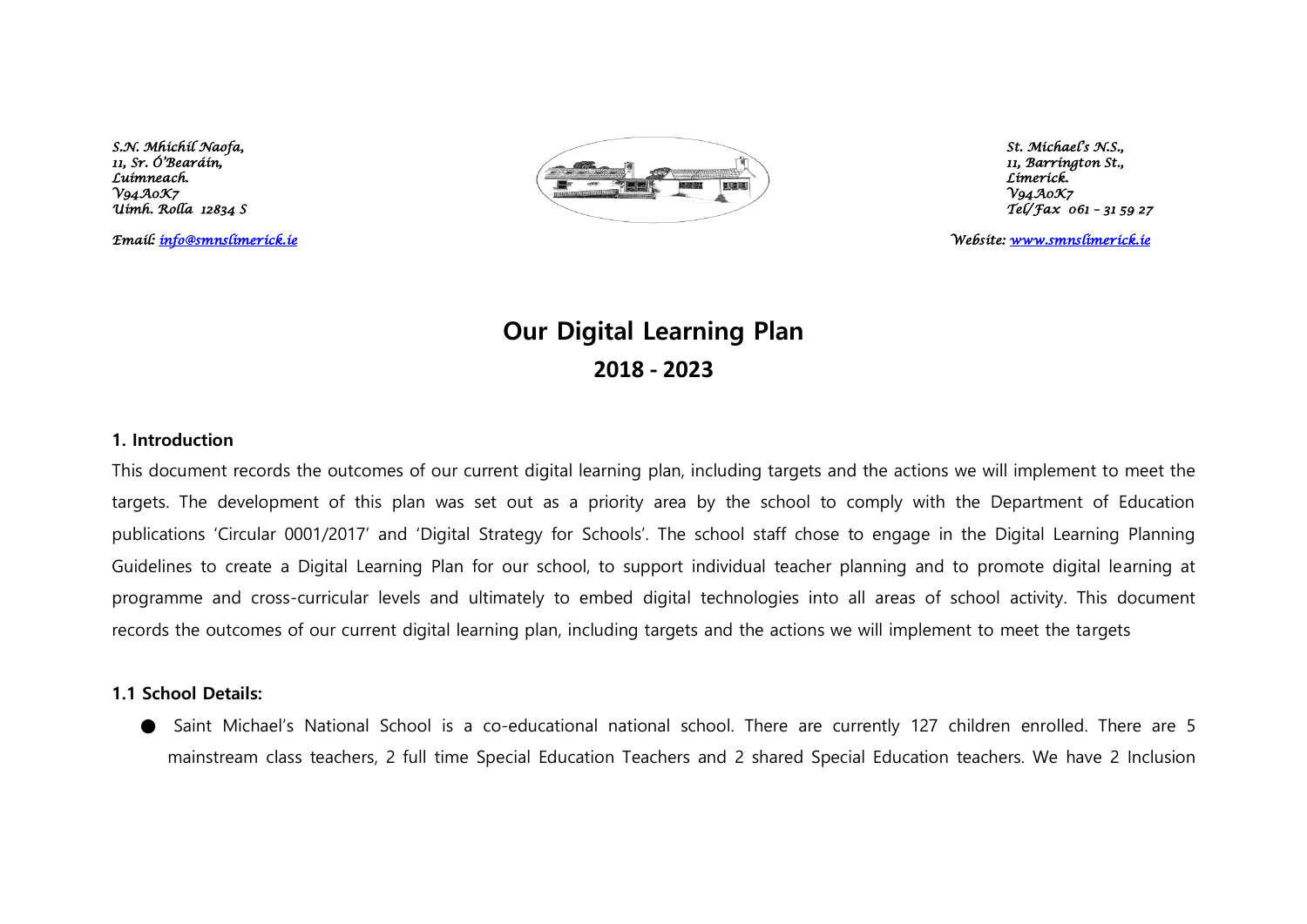Support Assistants. The school derives much of its population from the city centre with some pupils travelling in from the suburbs. The school have 37 nationalities represented in our school which leads to a wonderfully diverse vibrant school community.

#### **1.2 School Vision:**

• Saint Michael's National School is a school where moral values such as honesty, fairness, justice, truthfulness, tolerance, concern for and a responsible attitude towards others is fostered and encouraged. Therefore, the staff of the school strives to create a happy, safe environment for the children where they feel secure and included, knowing that if they have concerns, they will be listened to with understanding and respect and that these concerns will be acted upon. The school promotes the development of self-esteem and encourages the child"s inner sense of responsibility. Every effort is made so that the children and staff may work together in an environment conducive to learning and where trust is built with the support of the parents/guardians.

#### • **Vision for Digital Technologies**

In line with the guidance provided by the National Council for Technology in Education (NCTE), the approach in Saint Michael's National School is to emphasise the integration of digital learning across the curriculum, in order to improve the quality of teaching and learning. Therefore Digital Learning is not a subject or a curriculum in its own right. It is a tool that can add value to the teaching and learning process when it is used appropriately. The purpose of computer literacy is the same as all teaching and learning, to awaken and to support the development of intellectual curiosity. Saint Michael's National School recognizes that a wide variety of opinions regarding the value that digital technologies have in education exist in our school community. Some parents and teachers can over value the benefits of the use of digital technologies in learning for children, while others can undervalue it. The staff are conscious of the fact that we are educating children who live in a technological age (digital natives)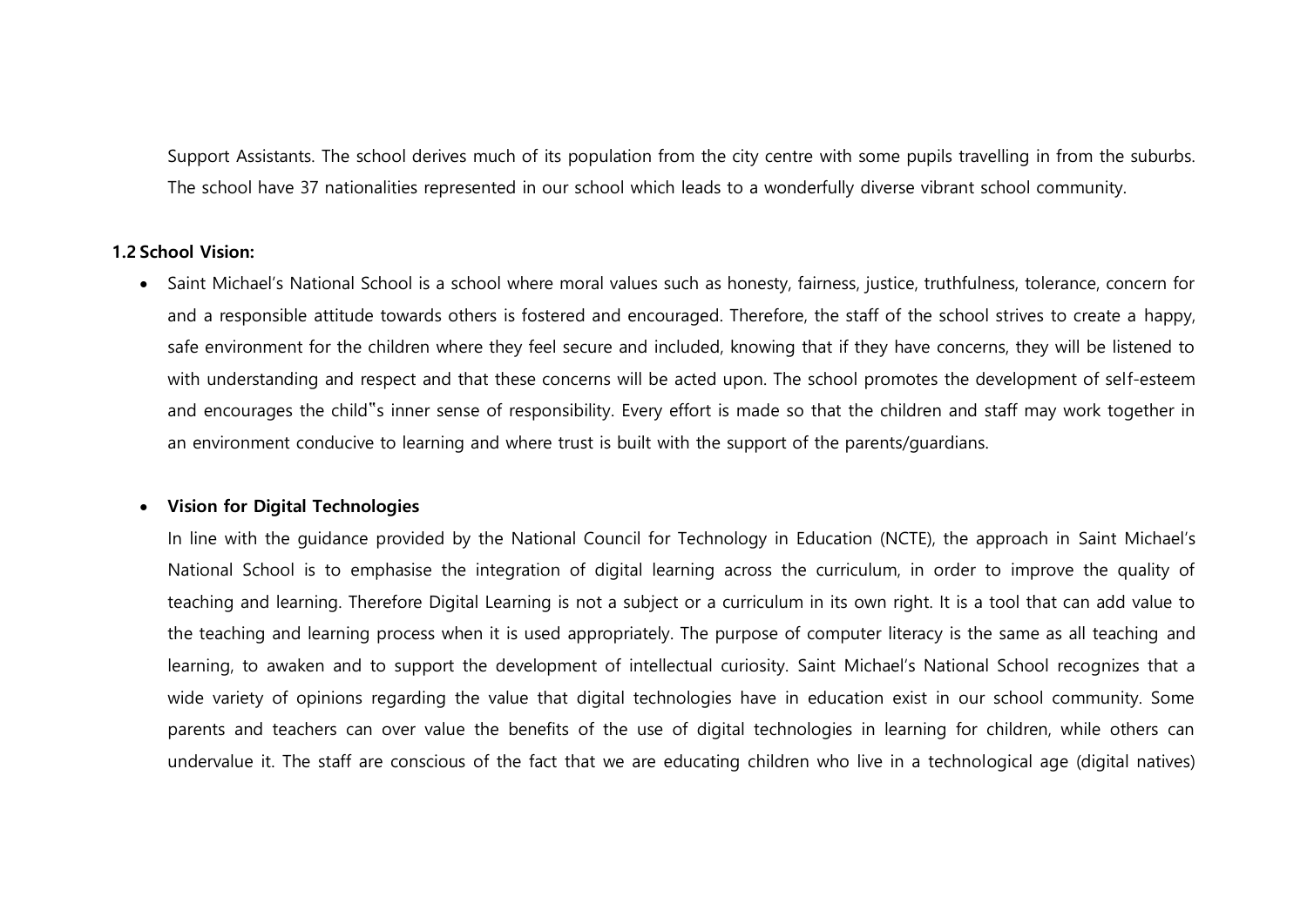and so our teaching and learning must reflect that reality. Pedagogically, digital learning can be highly motivating for the learner and particularly for those children who find the more traditional methodologies of the school setting constraining. In that light, we will strive to maximize the potential for children's learning using digital technologies, where appropriate. Our vision for digital learning in Saint Michael's National School, centers on a balanced approach – ensuring that digital technologies are integrated into lessons, when appropriate, and used only to enhance the pupil's learning experience. We also aim to ensure that our pupils begin to develop a critical appreciation of the role of digital technologies in society and develop habits which reflect an ethical and responsible use of these technologies. We aim to integrate digital technologies into the student experience and foster an environment of support and innovation. School leadership will provide resources and cultivate a supportive and collaborative teaching and learning environment for integrating technology as a meaningful and effective part of the educational process. Students will leave our school as confident, creative and productive users of new technologies, including digital technologies, and understand the impact of those technologies on society. Saint Michael's National School recognises the partnership between the school and parents as being imperative for providing students with life-long skills. Digital technologies will play a part in maintaining the links with home and regularly educate and inform parents of the best practices for digital learning initiatives at school and at home. Links with home are easily implemented via e-newsletters, e-mail, website news, and texts to parent. Digital Technologies are used for projects, when appropriate. The school website provide parents and the wider world with an up-to-date view of daily activities and relevant useful information relating to our school.

#### **1.3 Brief account of the use of digital technologies in the school to date:**

- We have good school broadband some wired and some wireless
- All class teachers have an interactive whiteboard in their classroom and a laptop with internet access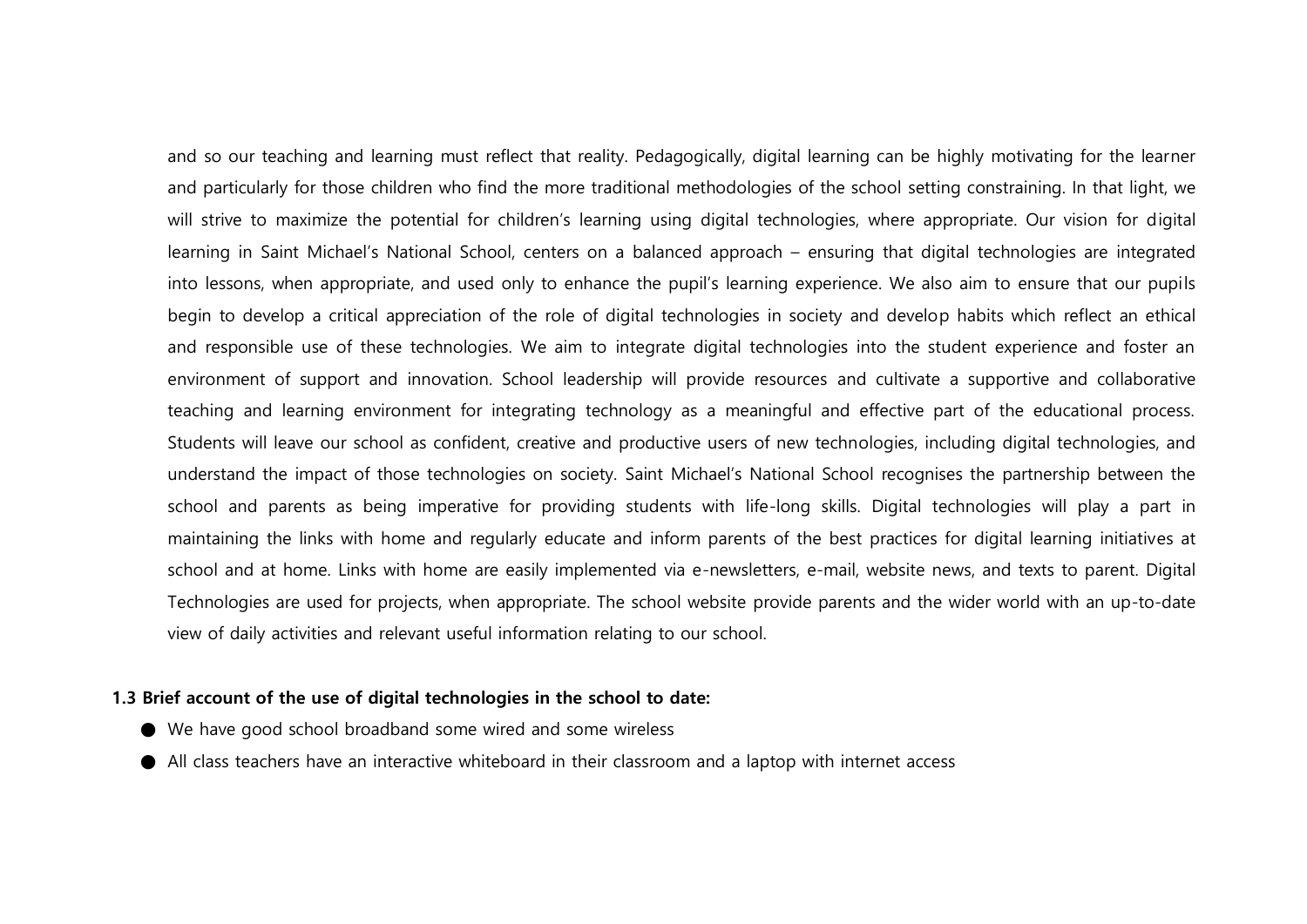- $\bullet$  Each classroom is equipped with speakers
- Each Special Education Teacher has a laptop and some SEN children use this device to further their learning
- We have a set of pupil laptops (20 but not all fully functioning & all over 6 years old)
- We have a networked colour photocopier which all teachers have access to print to
- A number of digital camera's are available in the office
- We use the basic functions of the Aladdin system recording daily attendance , assessment results and the noticeboard

## **2. The focus of this Digital Learning Plan**

We undertook a digital learning evaluation in our school durin. We evaluated our progress using the following sources of evidence:

- $\bullet$  Parent Input carried out informally. Main outcomes as follows
	- Parents think including digital technology in curricular areas is important however traditional methods should not be abandoned
	- Parents are concerned about safety surrounding digital technologies and would like more information for themselves and their children on this
	- Parents would like to be able to see more of what their children do in school and feel the school needs a website
- Teacher Survey carried out at a staff meeting. Main outcomes as follows
	- Teachers keen to get colleagues to share/demonstrate how they use technology in their class
	- Teachers keen to hear about other teachers summer courses and any relevant useful resources that would enhance the learners experience in the school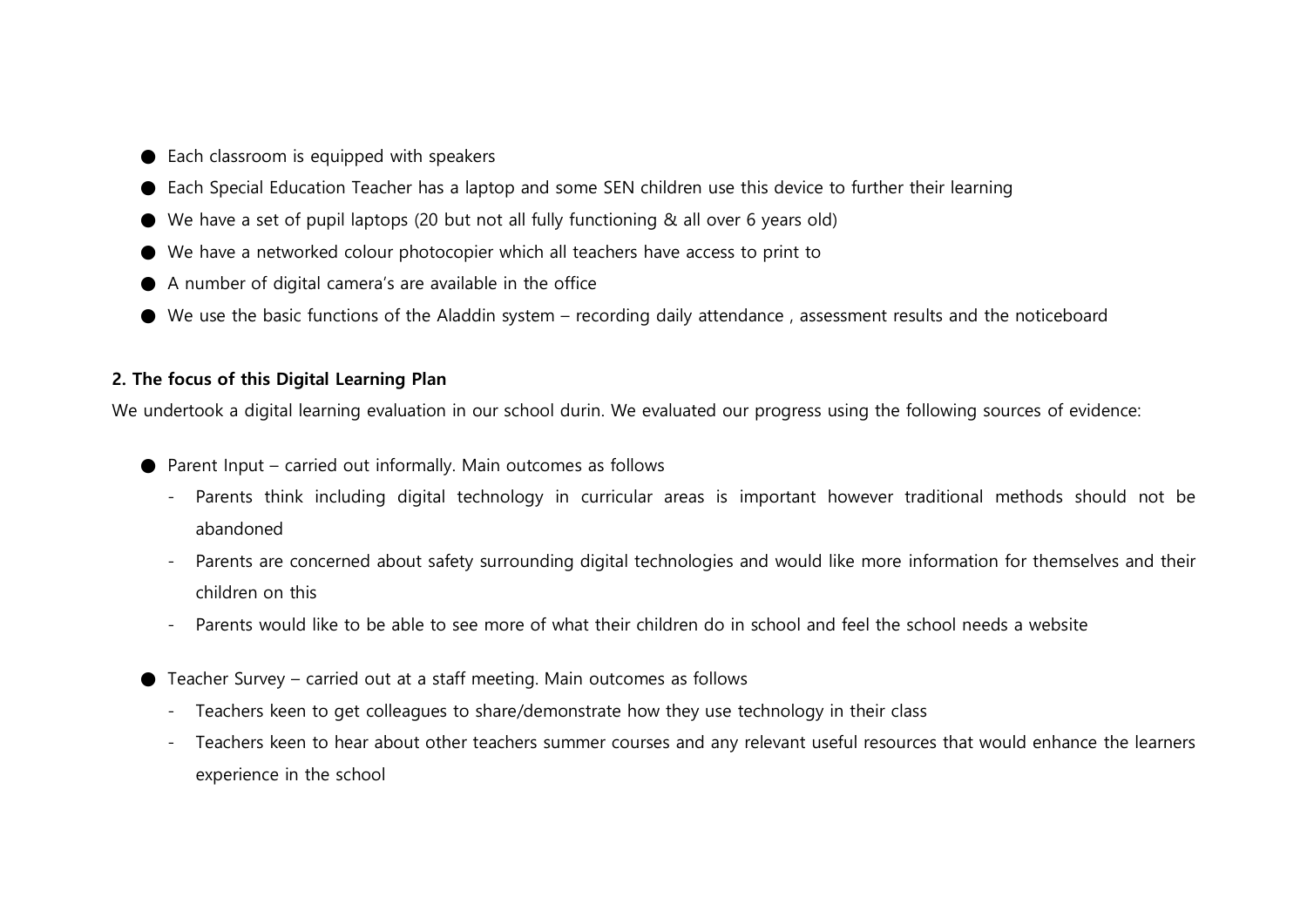- Some teachers felt they needed more professional development in this area
- Some teachers felt the current student laptops were too troublesome to use in a whole class setting
- Results on file
- Student Survey
	- Students highly motivated by use of technologies however the in school survey was not as informative as the professional one carried out in September 2018
	- Zeeko also carried out a pupil survey on internet use in Sept 2018 more detailed results also on file
	- 40% of students use devices 1-2 hours on weekdays
	- 25 % of pupils use devices for more than 5 hours at weekend

## **2.1 The dimensions and domains from the Digital Learning Framework being selected**

● Teaching and Learning – Teachers Collective/Collaborative Practice

## **2.2 The standard and statement from the Digital Learning Framework being selected**

| <b>Standard</b>                          | Statement(s)                                                                                     |
|------------------------------------------|--------------------------------------------------------------------------------------------------|
| Teachers work together to devise         | Teachers use digital technologies to collaborate with appropriate outside agencies and personnel |
| learning opportunities for pupils across | to facilitate meaningful learning experiences for pupils.                                        |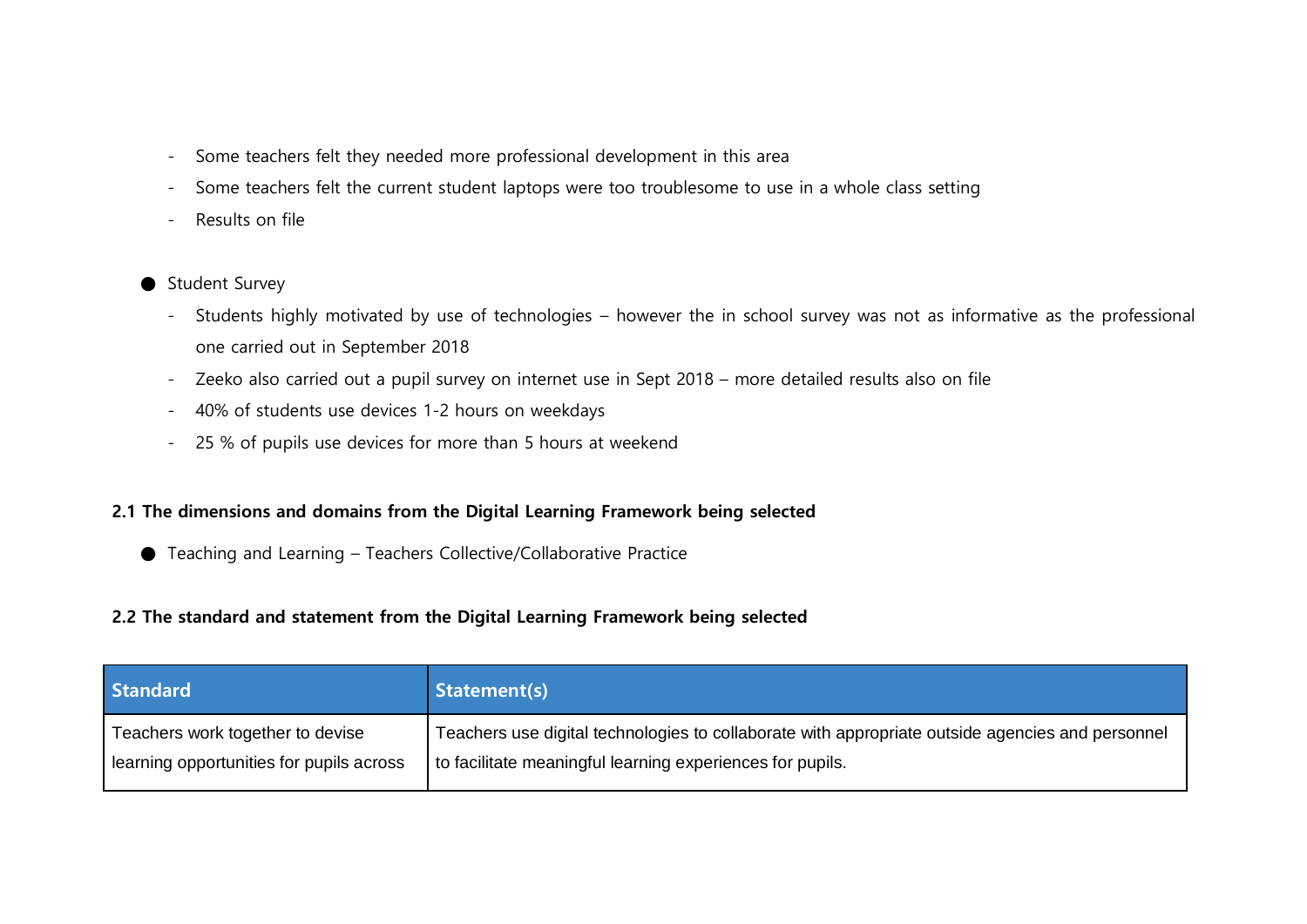#### **2.3. These are a summary of our strengths with regards digital learning**

- All class teachers report that they are using digital technology daily in their methodologies
- All teachers report that they would like to enable the pupils to have more contact time with digital technologies
- Pupils and Teachers are quite enthusiastic about digital technology
- Some staff members have excellent skills in this area and are willing to help others through modelling and sharing expertise
- Staff members are motivated to engage with CPD and some have already done so
- Funding available

## **2.4 This is what we are going to focus on to improve our digital learning practice further**

- Staff need to engage with CPD to facilitate a greater use of digital technologies by pupils
- School need to engage with 3<sup>rd</sup> parties who will demonstrate to teachers how specific technologies can be used for teaching and learning. It is hoped that this will help staff to develop confidence in their own abilities
- We need to set up peer support for staff members to increase competence and confidence in embedding digital technologies
- We need to update our Acceptable Usage Policy and Mobile Phone Policy
- We need to create a school website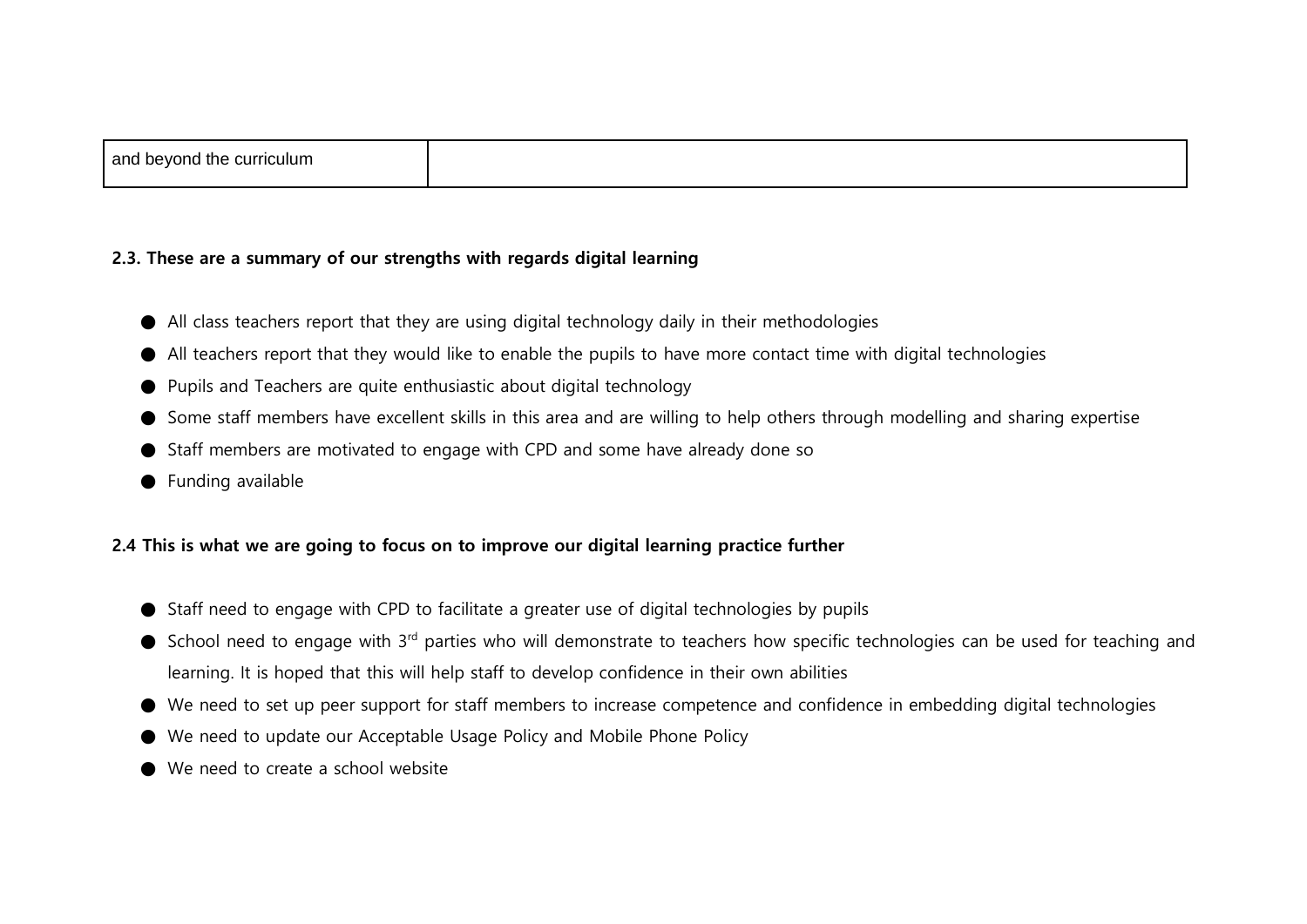- We need to communicate more with parents in in school initiatives looking at a monthly e-newsletter
- We need to expand our use of the basic functions of the Aladdin system. E.g set up e-payments , link online enrolment portal to new website
- We need to sign up for G Suite for schools integrate calendar into Aladdin
- We need to attend training around the new Digital Learning Framework with the PDST
- We need to be proactive in teaching the children and their parents about online safety

## **3. Our Digital Learning plan**

On the next page we have recorded:

- The **targets** for improvement we have set
- The **actions** we will implement to achieve these
- **Who is responsible** for implementing, monitoring and reviewing our improvement plan
- How we will measure **progress** and check **outcomes** (criteria for success)

As we implement our improvement plan we will record:

- The **progress** made, and **adjustments** made, and **when**
- **Achievement of targets** (original and modified), and **when**

# **Digital Learning Action Plan**

**DOMAIN: (From Digital Learning Framework)** Teachers Collective/Collaborative Practice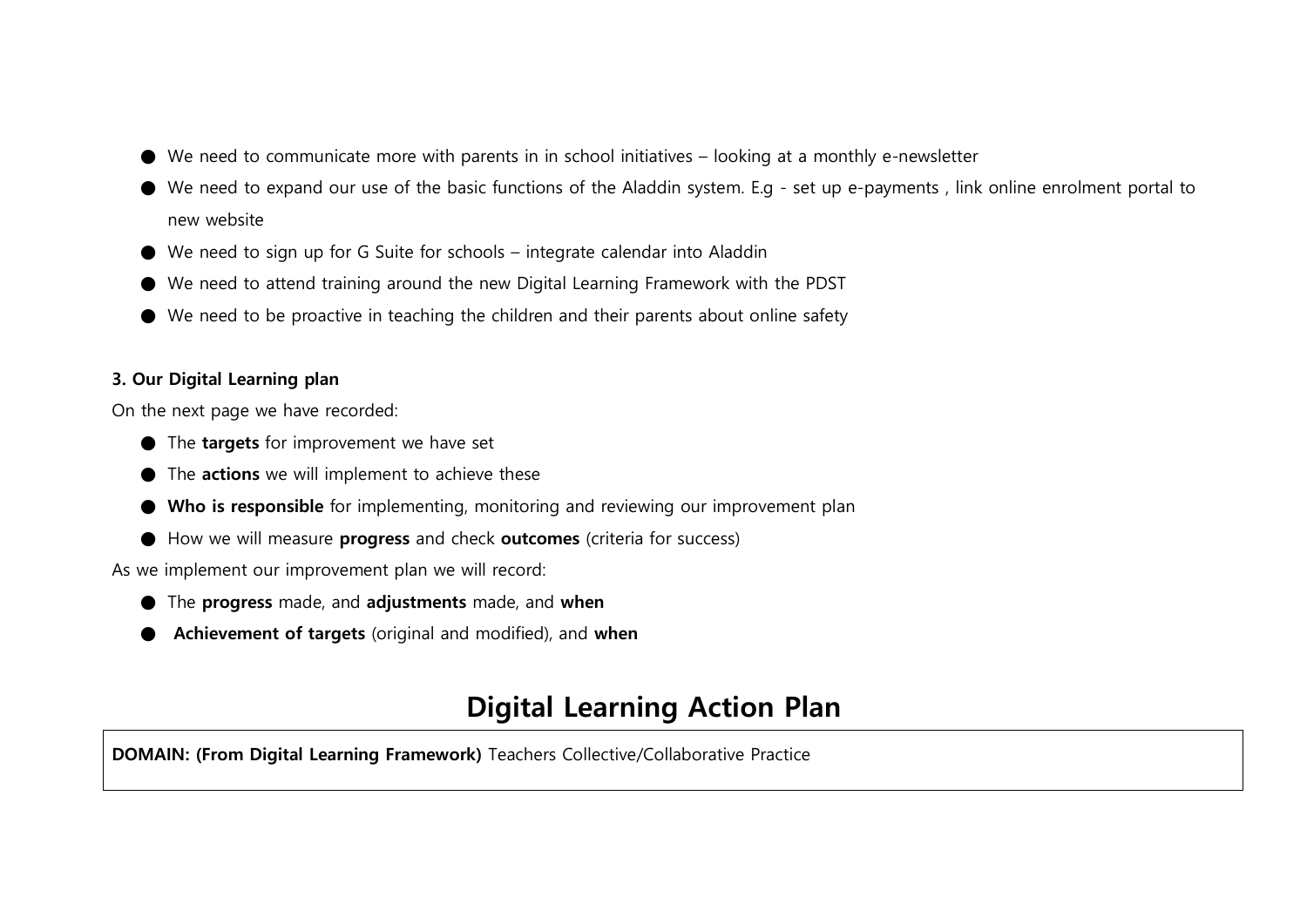## **STANDARD(S): (From Digital Learning Framework)**

Teachers work together to devise learning opportunities for pupils across and beyond the curriculum

## **STATEMENT(S): (From Digital Learning Framework)**

Teachers use digital technologies to collaborate with appropriate outside agencies and personnel to facilitate meaningful learning experiences for pupils.

## **TARGETS: (What do we want to achieve?)**

- **School will create a website and e newsletter to improve parental communication**
- **School will ensure that policies surrounding digital technologies are up to date and parents and children are educated about online safety**
- **School will engage with external supports to develop staff confidence in using more digital technologies in their teaching and learning**
- **Staff will develop their own ICT skills so that they increase their capacity to empower pupils to use of digital technologies**

| <b>ACTIONS</b>           | <b>TIMEFRAME</b>            | PERSONS /          | <b>CRITERIA FOR SUCCESS</b>      | <b>RESOURCES</b>             |
|--------------------------|-----------------------------|--------------------|----------------------------------|------------------------------|
| (What needs to be done?) | (When is it to be done by?) | <b>GROUPS</b>      | (What are the desired outcomes?) | (What resources are needed?) |
|                          |                             | <b>RESPONSIBLE</b> |                                  |                              |
|                          |                             | (Who is to do it?) |                                  |                              |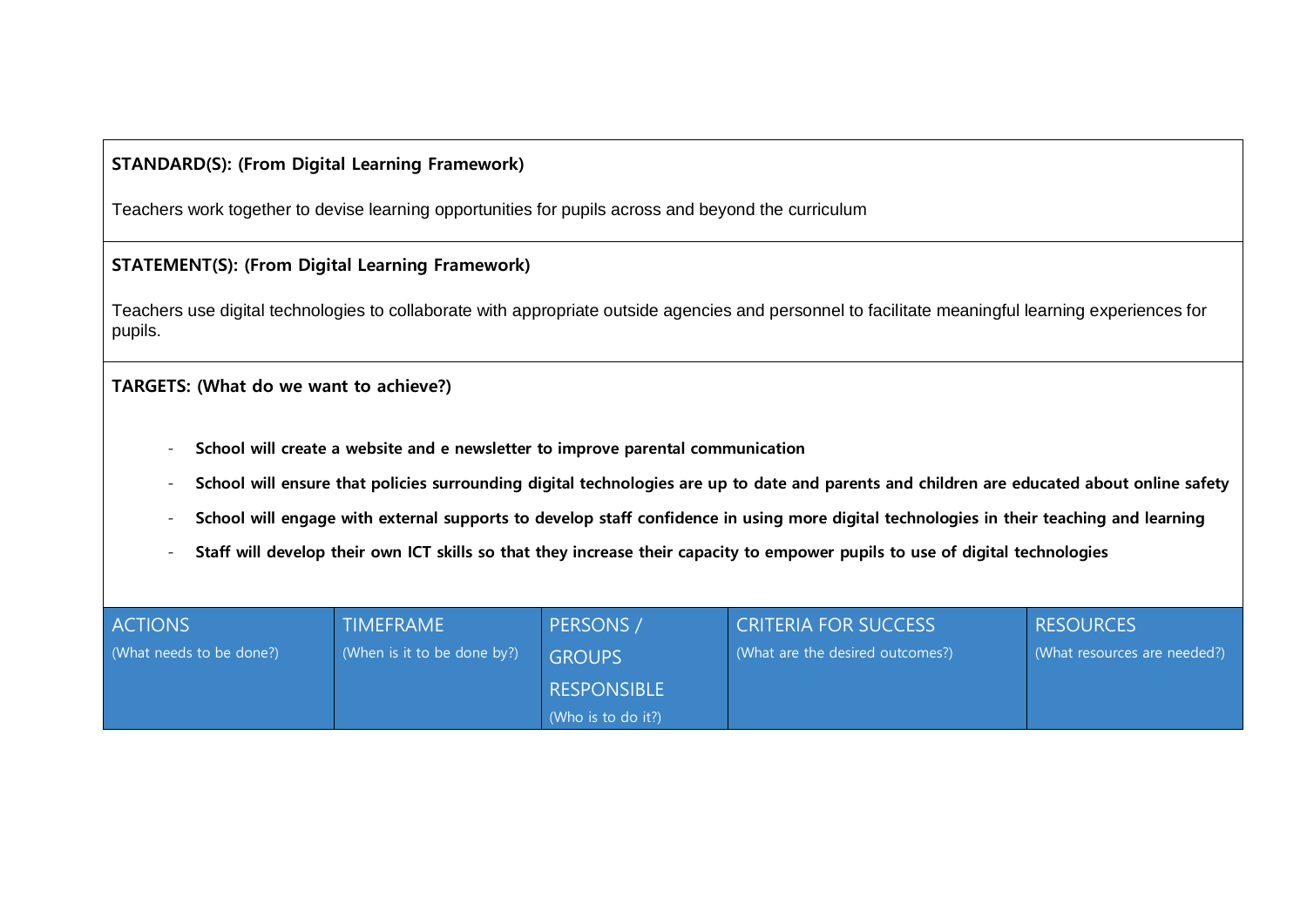| Identify relevant    | Year $1 -$ | Principal<br>$\bullet$ | Increase in teacher confidence  | <b>WIFI</b>          |
|----------------------|------------|------------------------|---------------------------------|----------------------|
| digital technology   | 2017/2018  |                        | and use of digital technology   | Laptops              |
| courses for CPD      |            |                        | on a monthly basis              | Interactive          |
| and external         |            |                        |                                 | Whiteboards          |
| supports in specific |            |                        |                                 |                      |
| areas as identified  |            |                        |                                 |                      |
|                      |            |                        |                                 |                      |
| by staff             |            |                        |                                 |                      |
|                      |            | Principal              | Website Launch in 2018          | Elive $-$ hosting    |
| A school website     |            |                        | Parents engaging with content   | service              |
| needs to be set up   |            |                        | and keeping up to date with     | Wordpress - Web      |
|                      |            |                        | what is going on in school      | development tool     |
| An e-newsletter      |            | Principal              | More information available      | used                 |
| needs to be set up   |            |                        | online - e.g Online enrolment   | Professional         |
|                      |            |                        | facility, Notification of pupil | Development - to     |
|                      |            |                        | absence form available for      | enable the principal |
|                      |            |                        | download, along with            | to design and build  |
|                      |            |                        | Booklists etc                   | the website          |
|                      |            |                        |                                 | effectively          |
|                      |            |                        |                                 | Mailchimp - Online   |
|                      |            |                        |                                 | tool used to create  |
|                      |            |                        |                                 | and decimate the     |
|                      |            |                        |                                 | e-newsletter.        |
|                      |            |                        |                                 | Professional         |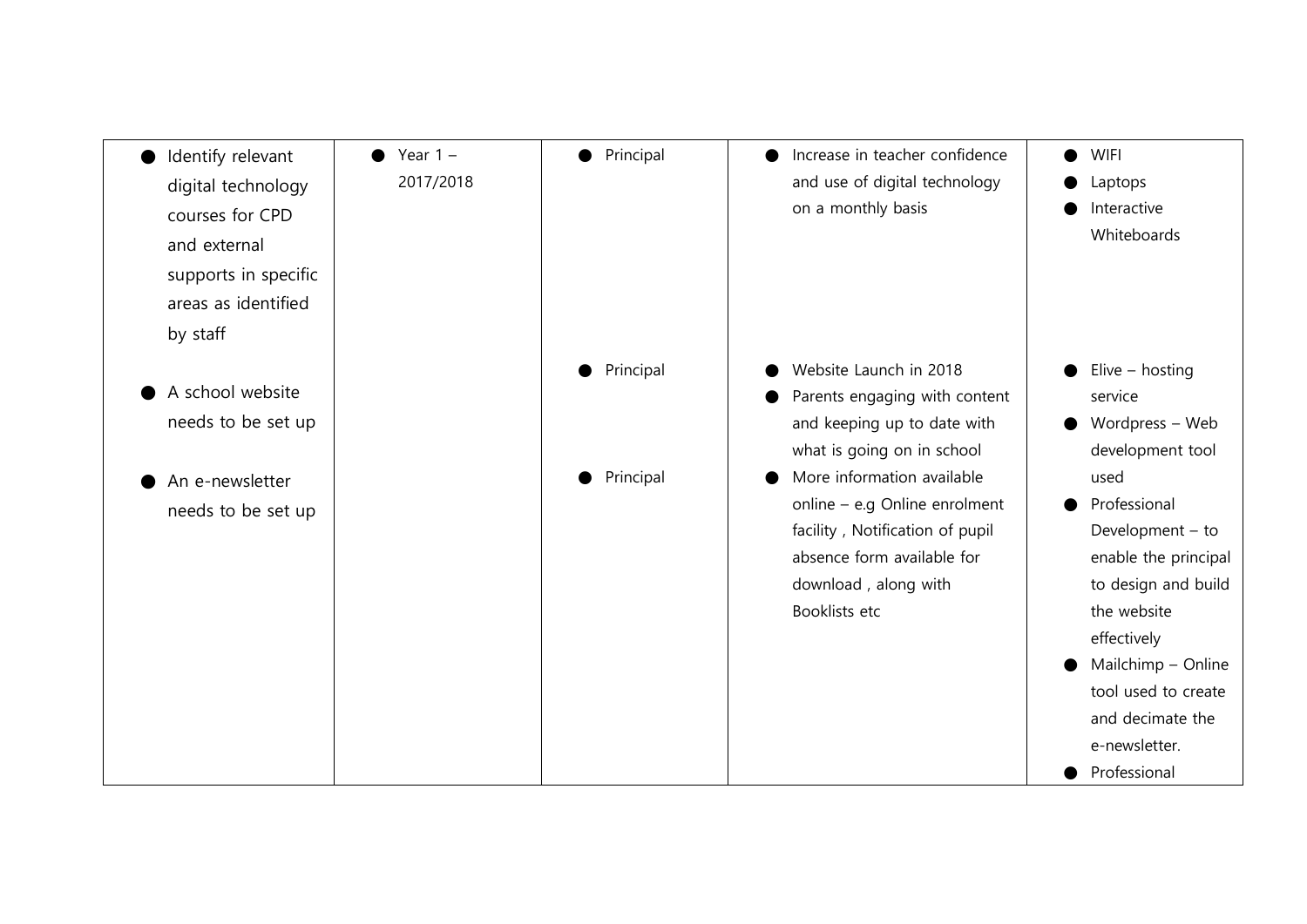|                          |                             |                             |                                         | development -<br>principal needed to<br>upskill to learn how<br>to use the online<br>tool effectively. |
|--------------------------|-----------------------------|-----------------------------|-----------------------------------------|--------------------------------------------------------------------------------------------------------|
| <b>ACTIONS</b>           | TIMEFRAME                   | <b>PERSONS</b>              | <b>CRITERIA FOR SUCCESS</b>             | <b>RESOURCES</b>                                                                                       |
| (What needs to be done?) | (When is it to be done by?) | <b>GROUPS</b>               | (What are the desired outcomes?)        | (What resources are needed?)                                                                           |
|                          |                             | <b>RESPONSIBLE</b>          |                                         |                                                                                                        |
|                          |                             | (Who is to do it?)          |                                         |                                                                                                        |
| Staff member to          | Year $2 -$<br>$\bullet$     | 1 staff member<br>$\bullet$ | Monthly newsletter sent out             | Laptop - Mailchimp                                                                                     |
| take over the e-         | 2018/2019                   |                             |                                         |                                                                                                        |
| newsletter               |                             |                             |                                         |                                                                                                        |
| Staff to be trained      |                             | All staff                   | Staff to add to their page on           | Laptops, school                                                                                        |
| up on how to edit        |                             |                             | the website at least once this          | camera                                                                                                 |
| their class page on      |                             |                             | year                                    |                                                                                                        |
| the website              |                             |                             |                                         |                                                                                                        |
|                          |                             |                             | Compliance by all pupils and<br>parents |                                                                                                        |
| Mobile Phone             |                             | All Staff / BOM             | Implementation by all staff             |                                                                                                        |
| Policy required          |                             |                             |                                         | Laptop                                                                                                 |
|                          |                             |                             | Low rate of cyber bullying              |                                                                                                        |
| Whole school             |                             | Principal/BOM               | incidents                               |                                                                                                        |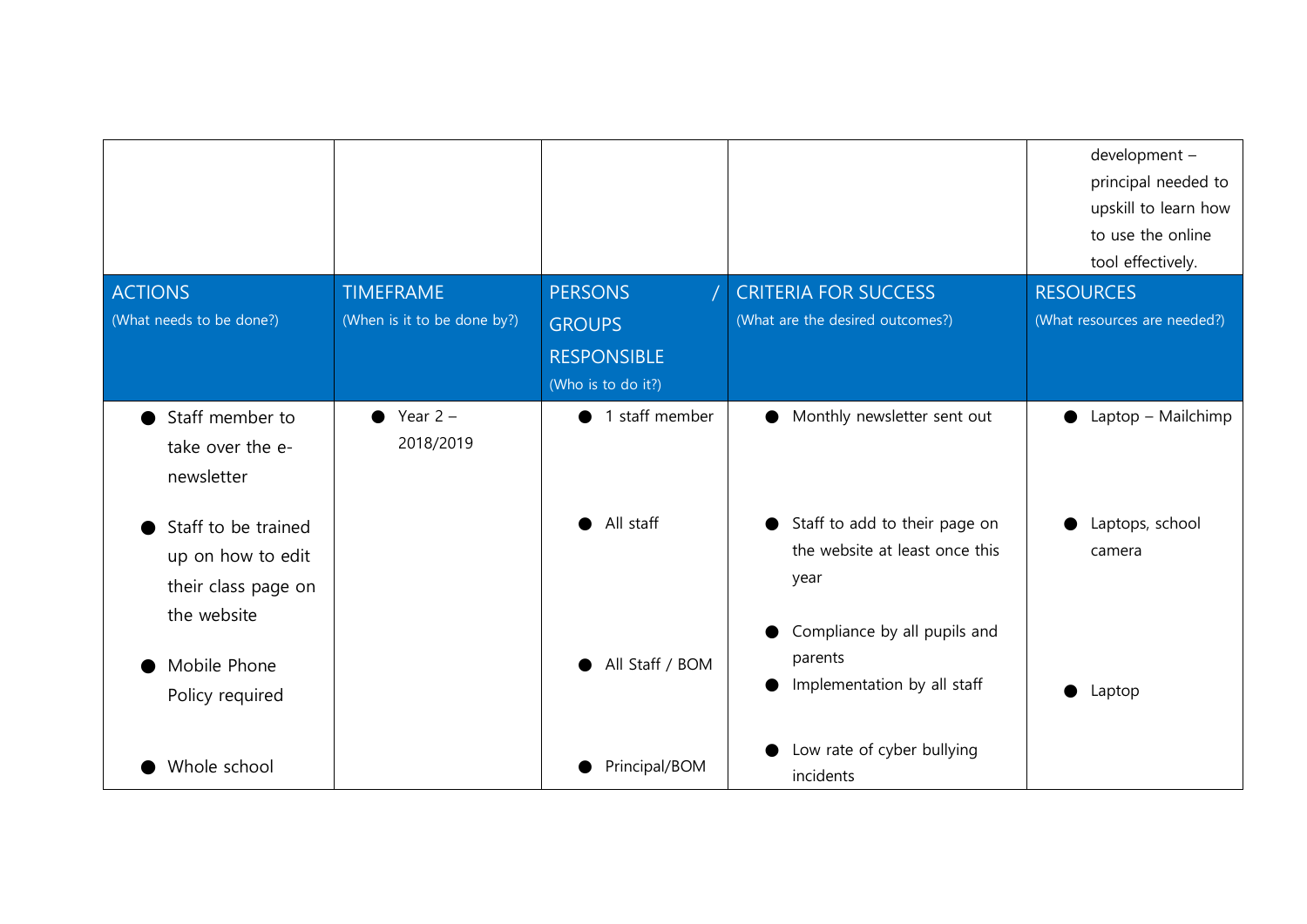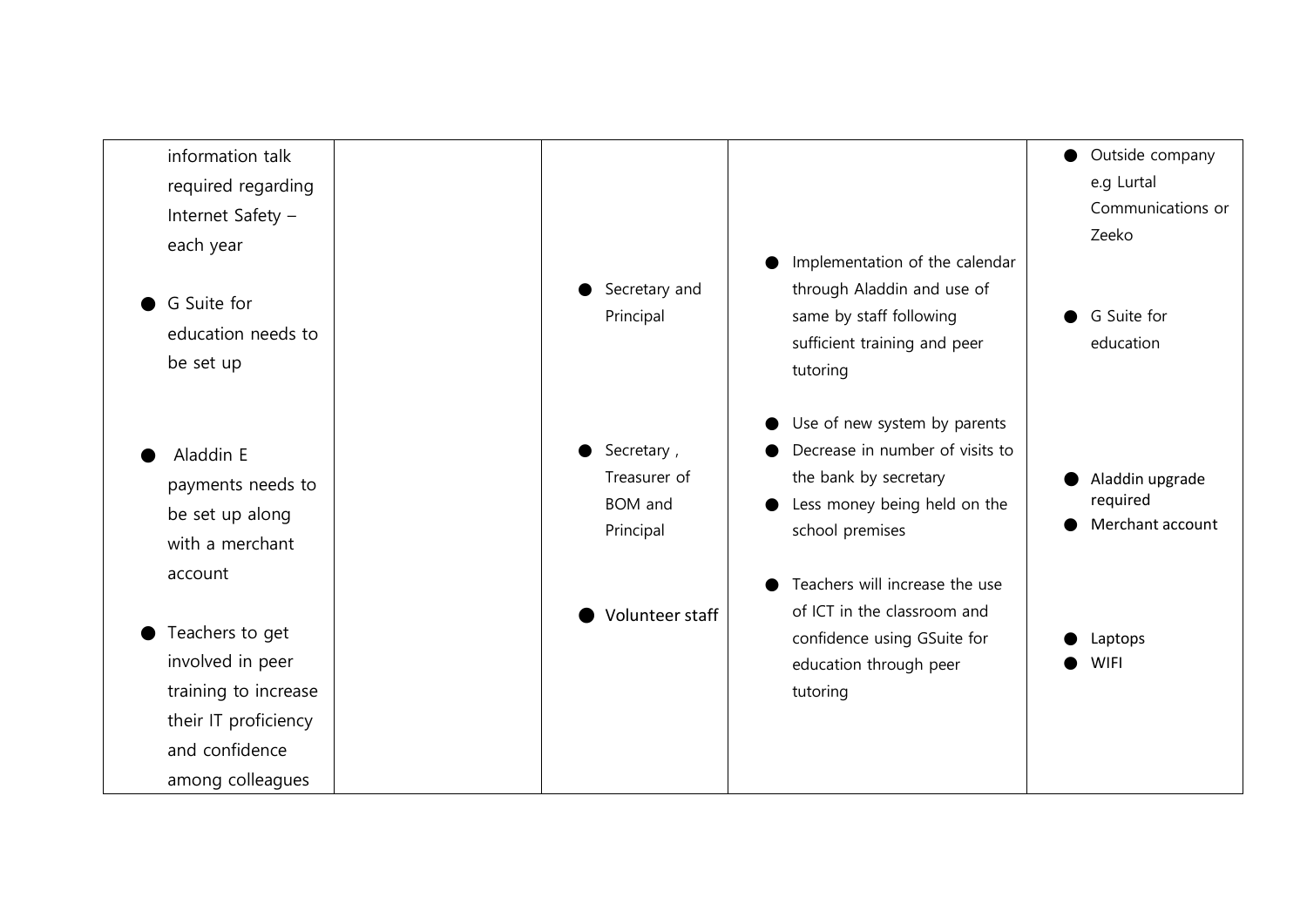| <b>ACTIONS</b><br>(What needs to be done?)                                                                                                                                                                                                | <b>TIMEFRAME</b><br>(When is it to be done<br>by?) | <b>PERSONS</b><br><b>GROUPS</b><br><b>RESPONSIBLE</b><br>(Who is to do it?) | <b>CRITERIA FOR SUCCESS</b><br>(What are the desired outcomes?)                                                                                                                                                                                                                                                                                                                                                                                                                                          | <b>RESOURCES</b><br>(What resources are<br>needed?)                    |
|-------------------------------------------------------------------------------------------------------------------------------------------------------------------------------------------------------------------------------------------|----------------------------------------------------|-----------------------------------------------------------------------------|----------------------------------------------------------------------------------------------------------------------------------------------------------------------------------------------------------------------------------------------------------------------------------------------------------------------------------------------------------------------------------------------------------------------------------------------------------------------------------------------------------|------------------------------------------------------------------------|
| School will engage<br>with external supports<br>to develop staff<br>confidence in using<br>more digital<br>technologies in their<br>teaching and learning<br>One teacher will trial<br>the use of Seesaw as<br>a class assessment<br>tool | Year $3 -$<br>2019/2020                            | All staff<br>Principal                                                      | The school will engage the<br>services of Birchwater<br>Education $-$ a local company<br>who will demonstrate to the<br>teachers the programmes that<br>they feel the children would<br>benefit most from. The idea of<br>this is two fold $-$ we hold the<br>children will begin to gain a<br>more indepth knowledge and<br>experience of Digital<br>Technologies and we hope the<br>teaching staff will use this as a<br>learning opportunity so that<br>next year they can put this into<br>practice. | School laptops<br>●<br>7 Ipads to be<br>purchased using<br>DES funding |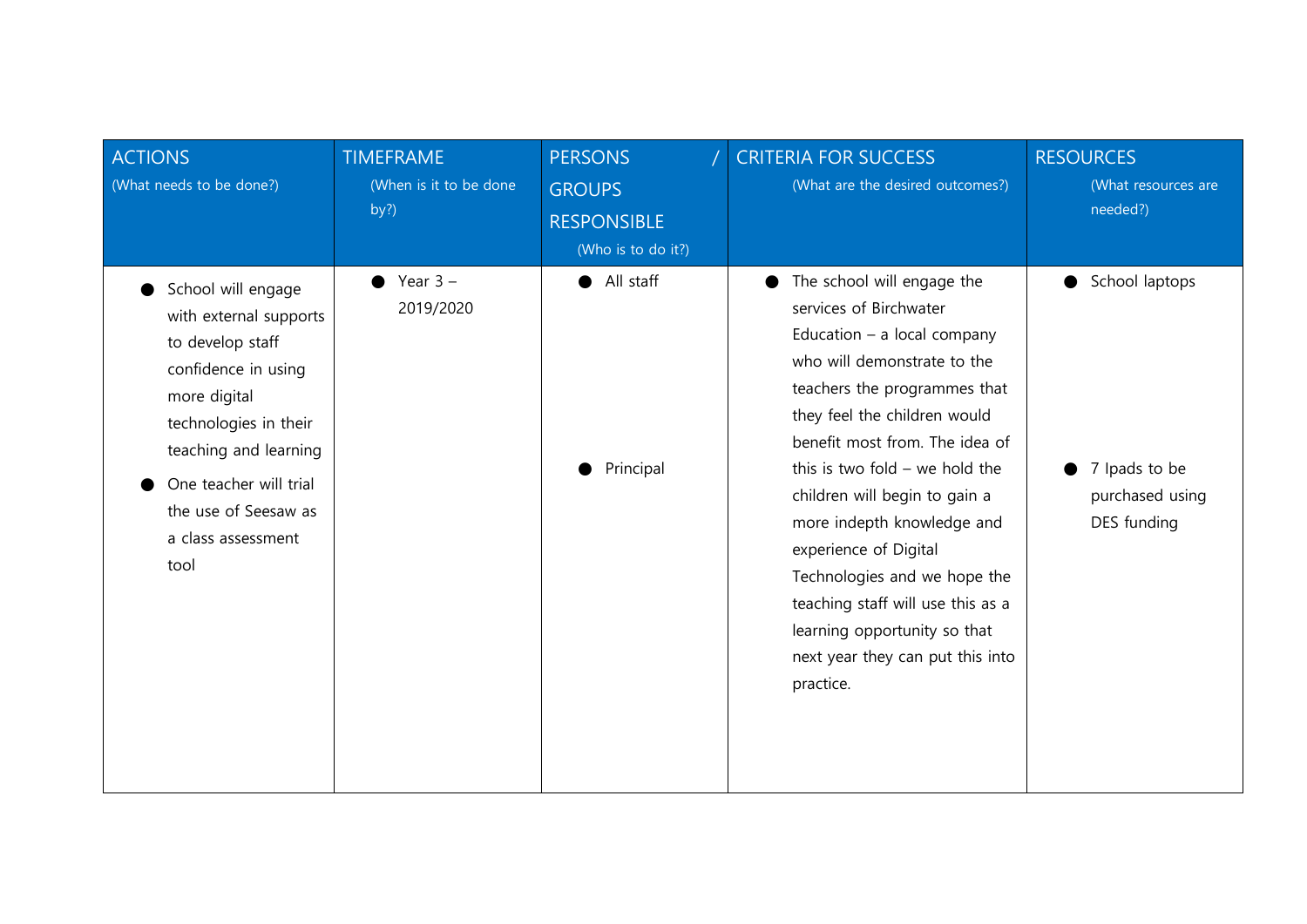| Each teacher will<br>learn to use an ipad<br>and begin to use it to<br>augment their<br>teaching |                                                    | All teachers<br>$\bullet$                                                   | Each teacher will use their ipad<br>for checking school emails,<br>taking roll and engaging with<br>Aladdin, updating school<br>website, and use as a tool to<br>augment teaching | Laptops<br>●<br>Ipads<br>D                          |
|--------------------------------------------------------------------------------------------------|----------------------------------------------------|-----------------------------------------------------------------------------|-----------------------------------------------------------------------------------------------------------------------------------------------------------------------------------|-----------------------------------------------------|
| Application for Digital<br>Schools Status<br>Update and expand<br>school wifi network            |                                                    | Principal and<br>one other staff<br>member<br>Principal                     | Successful accreditation<br>Improved wifi network for staff<br>and also improved capability<br>for next year when whole<br>classes will use ipads                                 | DES funding                                         |
|                                                                                                  |                                                    |                                                                             |                                                                                                                                                                                   |                                                     |
| <b>ACTIONS</b><br>(What needs to be<br>done?)                                                    | <b>TIMEFRAME</b><br>(When is it to be<br>done by?) | <b>PERSONS</b><br><b>GROUPS</b><br><b>RESPONSIBLE</b><br>(Who is to do it?) | <b>CRITERIA FOR SUCCESS</b><br>(What are the desired outcomes?)                                                                                                                   | <b>RESOURCES</b><br>(What resources are<br>needed?) |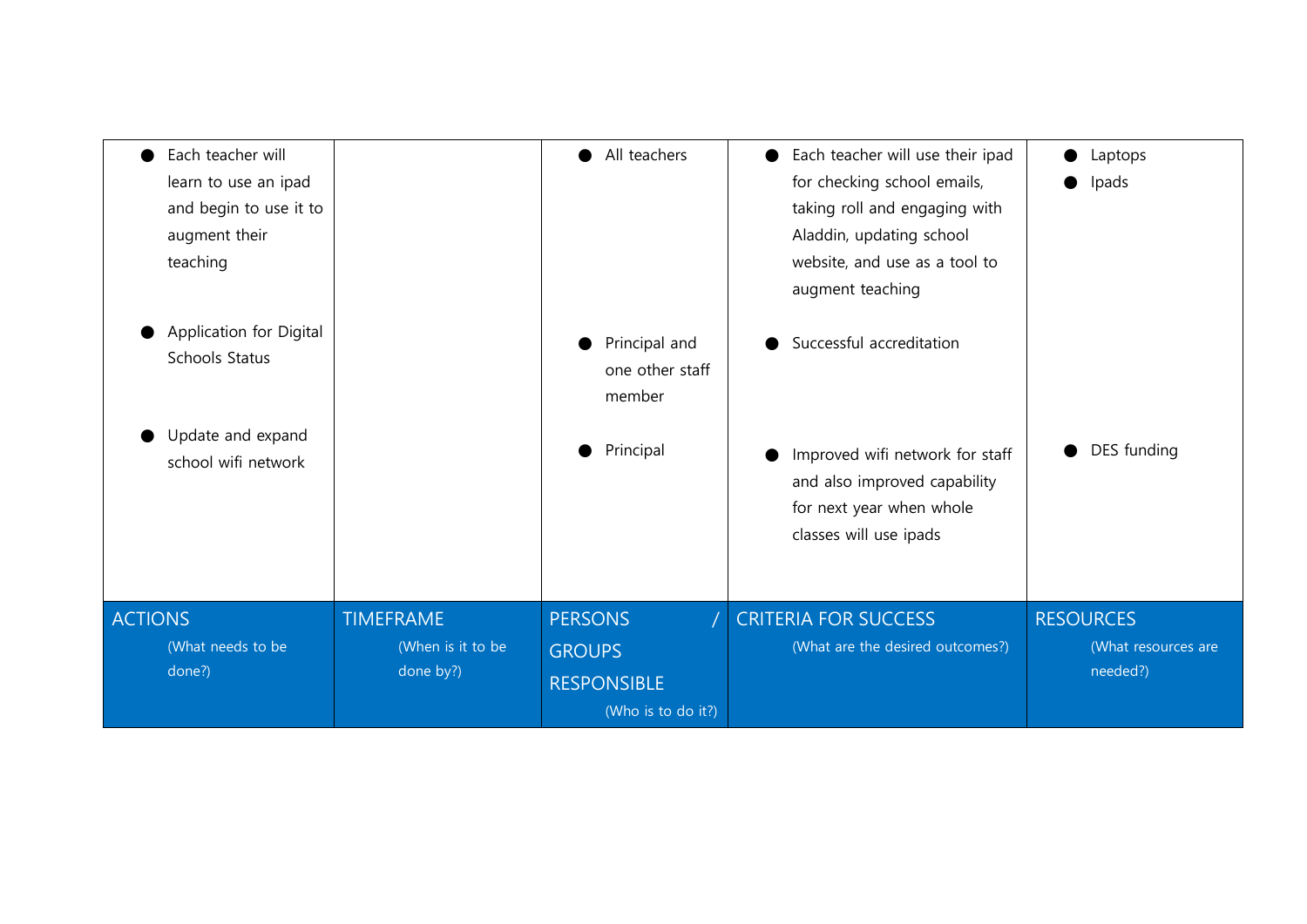| Staff will develop<br>their own ICT skills so<br>that they increase the<br>pupils use of digital<br>technologies | Year 4 (2020/2021) | All Staff<br>$\bullet$ | Staff will include an integrated<br>digital technology lesson at<br>least once per term | 30 ipads to be<br>$\bullet$<br>purchased and used<br>on a rota basis by<br>each class<br>Ipad charging<br>trolley/ storage |
|------------------------------------------------------------------------------------------------------------------|--------------------|------------------------|-----------------------------------------------------------------------------------------|----------------------------------------------------------------------------------------------------------------------------|
| All staff will use<br>Seesaw as an<br>assessment tool at<br>least once per term                                  |                    | All Staff              |                                                                                         | Ipads                                                                                                                      |
| <b>ACTIONS</b>                                                                                                   | <b>TIMEFRAME</b>   | <b>PERSONS</b>         | <b>CRITERIA FOR SUCCESS</b>                                                             | <b>RESOURCES</b>                                                                                                           |
| (What needs to be                                                                                                | (When is it to be  | <b>GROUPS</b>          | (What are the desired outcomes?)                                                        | (What resources are                                                                                                        |
| done?)                                                                                                           | done by?)          | <b>RESPONSIBLE</b>     |                                                                                         | needed?)                                                                                                                   |
|                                                                                                                  |                    | (Who is to do it?)     |                                                                                         |                                                                                                                            |
| Ipads need to set                                                                                                | Year 5 (2021/2022) | IT expert<br>$\bullet$ | Very few if any issues                                                                  | School ipads                                                                                                               |
| up for whole class                                                                                               |                    |                        | experienced by teachers when<br>they use the class ipads                                | Ipad charging trolly<br>Staff expertise                                                                                    |
| use                                                                                                              |                    |                        |                                                                                         |                                                                                                                            |
| Staff will be                                                                                                    |                    | All Staff              | Digital Technology will be used                                                         |                                                                                                                            |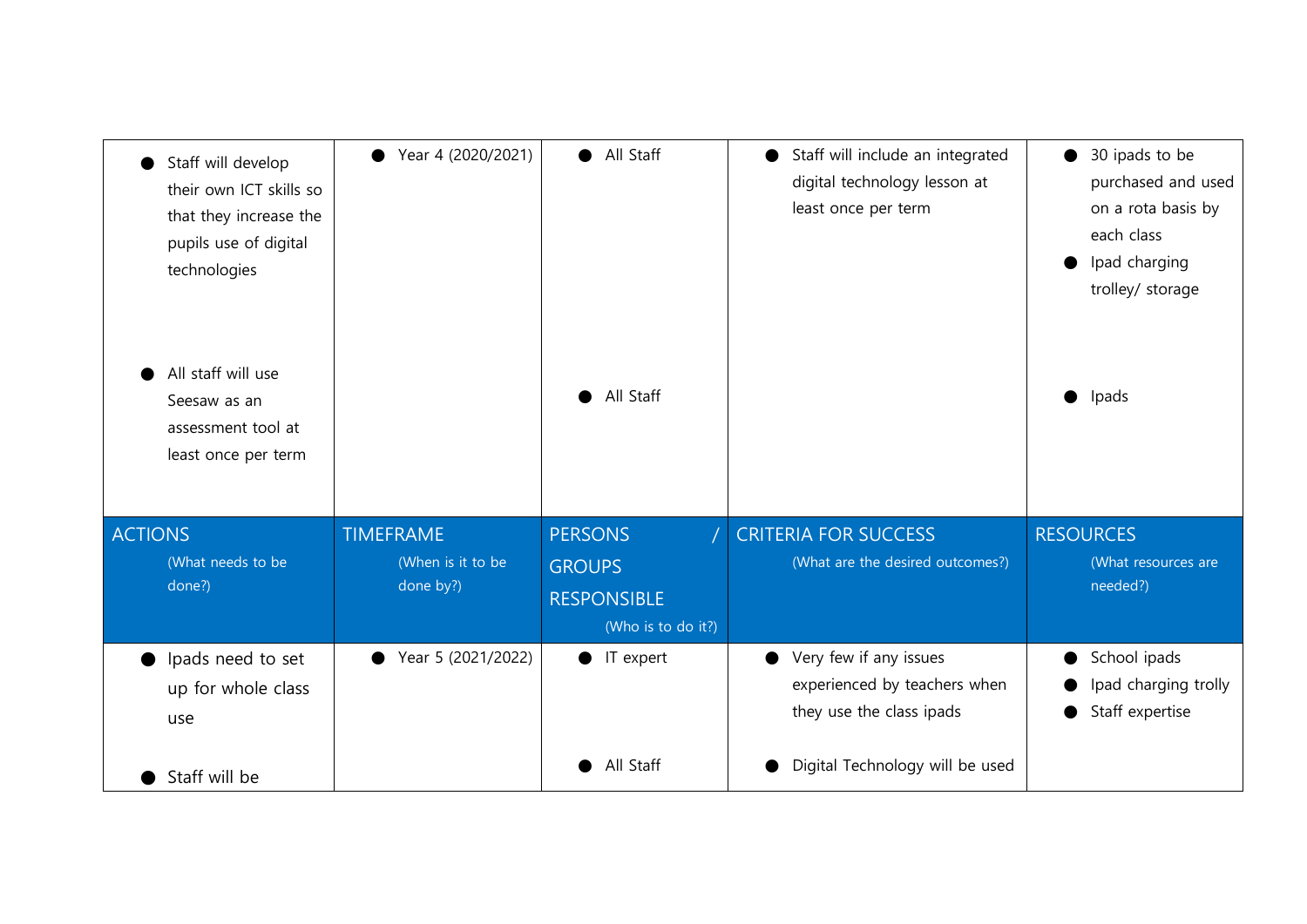

## **Year 1**

In year one a huge amount of time went into building the new school website [www.smnslimerick.ie](http://www.smnslimerick.ie/). The Board of Management Treasurer was involved in the initial set up of the website hosting service with Elive. The Parents Association chairperson was very supportive at the end of the website development with her expertise in html and back end design. The website has been extremely well received by parents and members of the wider community as well as past pupils and prospective families. The e-newsletter has been very well received with parents commenting frequently on how happy they are to get an insight into their child's learning. They really enjoy seeing pictures of their children engaging in educational activities.

## **Year 2**

Wordpress which was to tool used the build the school website in year 1 was not the easiest tool to use and it was envisaged that teachers would be able to update their section of the website on a termly basis. This may not take place just yet but it is something that we are